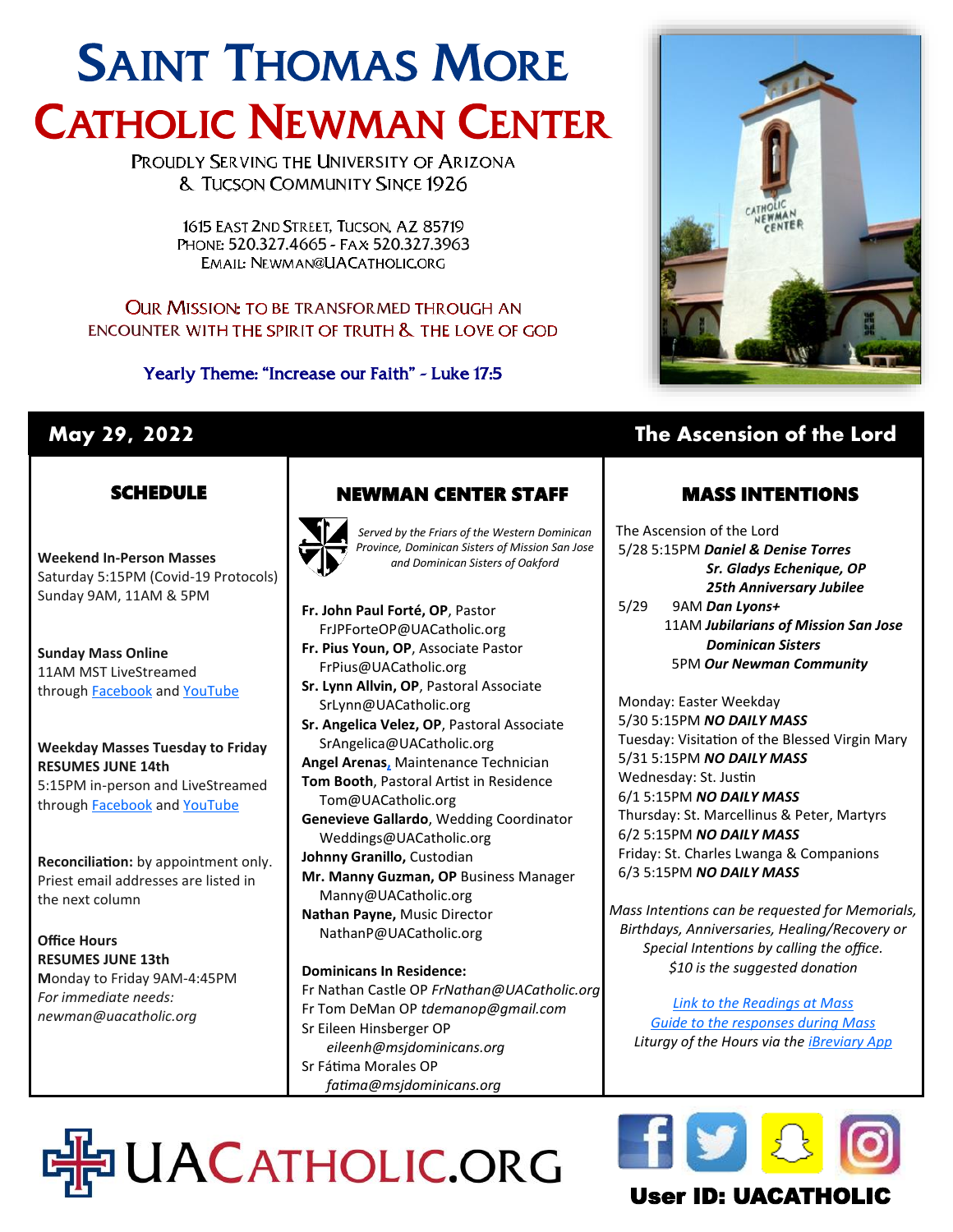# *Fr. John Paul's Spiritual Brew*

e are climbing into the fifth and sixth Sundays of Easter over the next two weeks—can you believe it?!

**W**<br>Following Following these two Sundays we will move into Ascension and finish out with Pentecost. It has been an amazing journey through these Easter readings moving from post-resurrection accounts back into Jesus's long discourse at the Last Supper. What have we learned?

 In the first three Sundays of Easter we have been reminded that Christ has truly risen! Jesus comes through locked doors, fearful hearts, and even doubt and absence. John's Gospel invites us into an upper room with fearful disciples, to an empty tomb with mysterious visitors in white, and to an early morning fishing trip where such a large number of fish is caught and secured that his followers can only say. "It is the Lord! After they celebrate table fellowship over a charcoal fire, Peter is asked to reflect deeply on the meaning of his love for Jesus. It is both a confusing and beautiful moment. Peter in concert with all of us says, "Yes, you know all things and you know that I love you! To which Jesus says once again, "Feed my lambs, sheep, and lambs! Peter and all of us are invited once again to follow Jesus with our eyes, hearts, and minds truly open!

 In the next three Sundays that follow we get to explore how faithful Christ is when we follow him. We are reminded that we are in God's hand, and that there is not a taking out of this divine holding. We are commanded to love one another, as Jesus has loved us, so that all will both see and experience how deep is God's love, and that we have a concrete example to follow in Christ!

 And lastly, that Jesus' departure at the Ascension allows the Holy Spirit, the advocate, to come and to stir us in the ministry of Christ Jesus in the world and universe.

 These Sundays of Easter are meant to "increase our faith" and to allow us to be formed deeply in discipleship. May we continue to breathe in Christ's Easter Peace, and follow the lead of the Holy Spirit who is still guiding us today. Amen!



 I am Sister Gladys Ramona Echenique, OP. I am a native of Argentina coming from a beautiful province that is called Misiónes in the northeast of Argentina. I felt my religious call in Argentina and entered the Oakford Congregation to be a missionary.

 I am very blessed to be able to look back on the life that I have lived as a consecrated

religious for twenty-five years since my first vows.

 The people, the places, the ministry opportunities, everything has been an adventure of faith a source of joy, peace, and fulfillment. I am very grateful to God's personal call to me, to my congregation, and to all the people I am called to serve here and now!

 My prayer is that I can be a presence of bridge builder opening doors and creating pathways for leadership and ministry in this diocese and in the whole Church.

**Congratulations, Sr. Gladys! We are pleased to celebrate with you at 5:15PM Mass on May 28, 2022**

#### **SUMMER HELP NEEDED AT MASSES**

We are always in need of additional liturgical ministers, moreso during the summer months when many students and resident community members are out of town. To sign up, please contact Sr. Lynn srlynn@uacatholic.org for the steps to get started. We need more Sacristans, Lectors, Eucharistic Ministers, Ushers, LiveStream Team Members. Thanks for your consideration in serving.

#### **SUMMER WEEKDAY CLOSURES**

May 30th to June 3rd June 6th to June 10th Monday to Friday to allow for staff travel, religious congregation & province meetings and facility repairs

#### **NEWMAN BOOK CLUB**

Meets monthly via Zoom Next Book: Love in the Ruins by Walker Percy Tuesday, June 28th at 7PM Contact Kelly for login info or to get a copy of the book: kellyklovesbooks@gmail.com View previous titles discussed by the Book Club [here](https://www.goodreads.com/group/bookshelf/1128855-newman-book-club?order=d&per_page=30&shelf=read&sort=date_added&view=main)

We acknowledge the People of the Land who have dwelt here since time immemorial and continue to live in this place today: Tohono O'odham, Sobaipuri O'odham, Pascua Yaqui and other Native Americans. We give thanks for the original stewards of this land, our ancestors, our elders and all Indigenous People.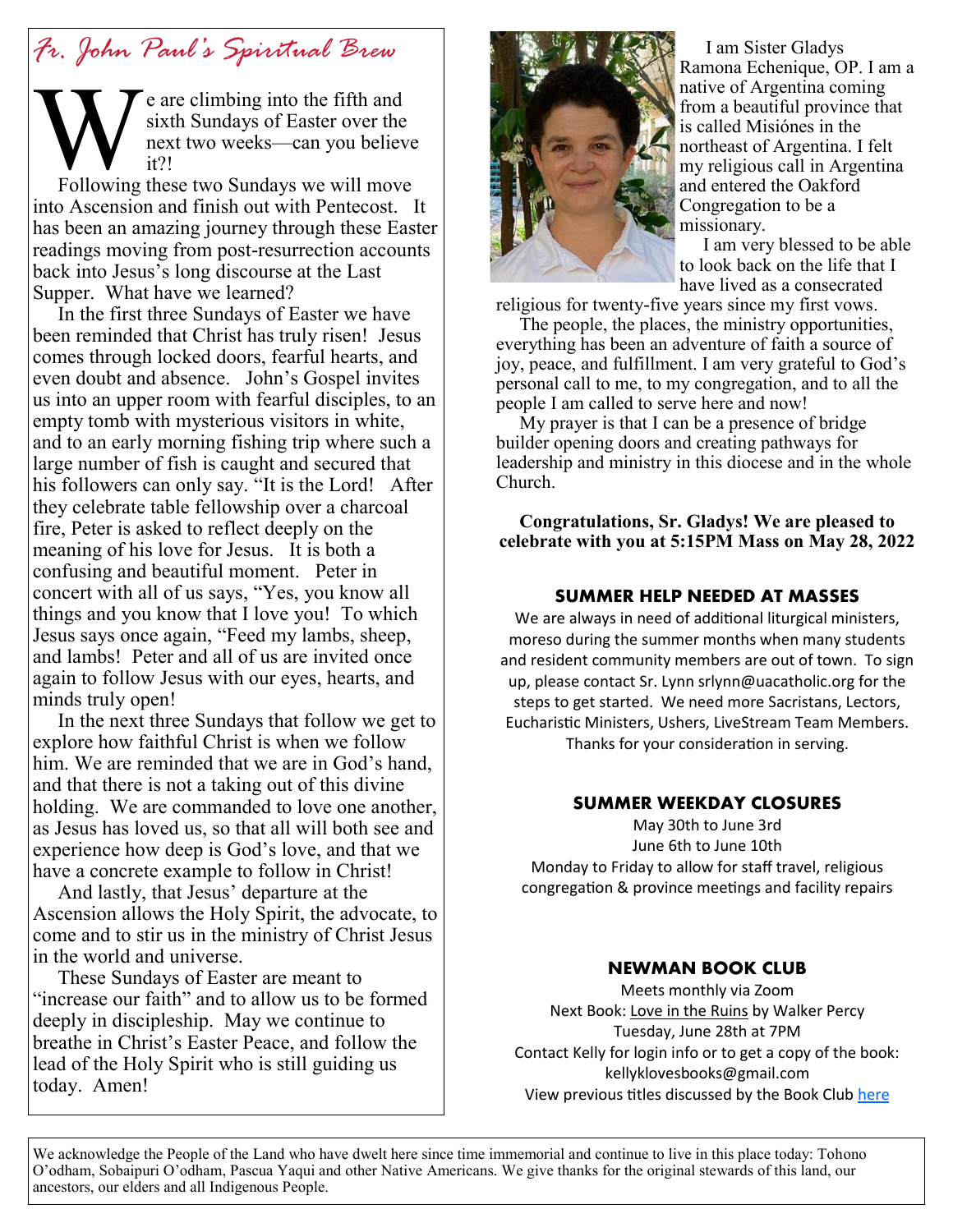#### **GATHER THE PEOPLE; BREAK THE BREAD; TELL THE STORY.**

She seemed quiet and unassuming--a newcomer to St. Thomas More Catholic Newman Center. That was in 2021. She and her friend, Sharon, came to Newman after "my longtime church changed so much I no longer felt a part of the community." Our gain! She was active in ministry at her former parish. Perhaps she could use her talents and experiences here, with us.

Barbara Soehnlen, originally an Ohio native, born in Canton, the 3 rd of 7 children still has siblings and nieces and nephews there. But, after attending St. Joseph's School and Central Catholic High, and earning a Bachelor's degree from Marquette in science, Barbara packed her bags and came to the University of Arizona to earn a Master's degree in Bio/ Chem. She stayed to work on campus for 30 years in medical technology research and administration. She has enjoyed travelling to many different countries and has again packed her bags for several trips to Turkey, Italy, Cambodia, Costa Rica and China. She



Barbara feels welcomed and comfortable here at Newman. Look for her at 9 am Mass on Sundays. She just celebrated a May 25 th birthday. Wish her well. Engage her in conversation about her work and travels. Surround her with Community!

COMING SOON, TELL YOUR STORY!

#### Day of Retreat for Men & Women

Hosted by Vine of Grace Retreat Ministry

Key note Presenter: Jesse Romero - Catholic Lay Evangelist

## Retreat begins 9:00 am Retreat concludes at 5:30 pm

St. Joseph Parish **Healy Hall** 215 South Craycroft - Tucson

Saturday - June 4, 2022

Foday we face enormous spiritual and moral challenges and need to be ready and equipped to defend the truth found in God's word and to stand up to the spiritual warfare that confronts us.

Jessie Romero is an engaging speaker with a "preaching style that will wake us up" and shares "Catholic teaching that is guaranteed to strengthen, edify and fortify us with a deeper love for God"

Join us for this spirit filled day of praise & worship, Holy Spirit power and God's healing touch!

\$25.00 per person will include lunch and retreat materials

Doors open at 8:15 am. Retreat will conclude with Mass. A love offering will be requested the day of retreat. Please refrain from wearing perfume or scented lotion.

For more information on Jessie Romero visit: jesseromero.com You must register to attend! Visit vineofgrace.org or call 520-631-1408

**KNOW THE FAITH DEFEND THE FAITH**